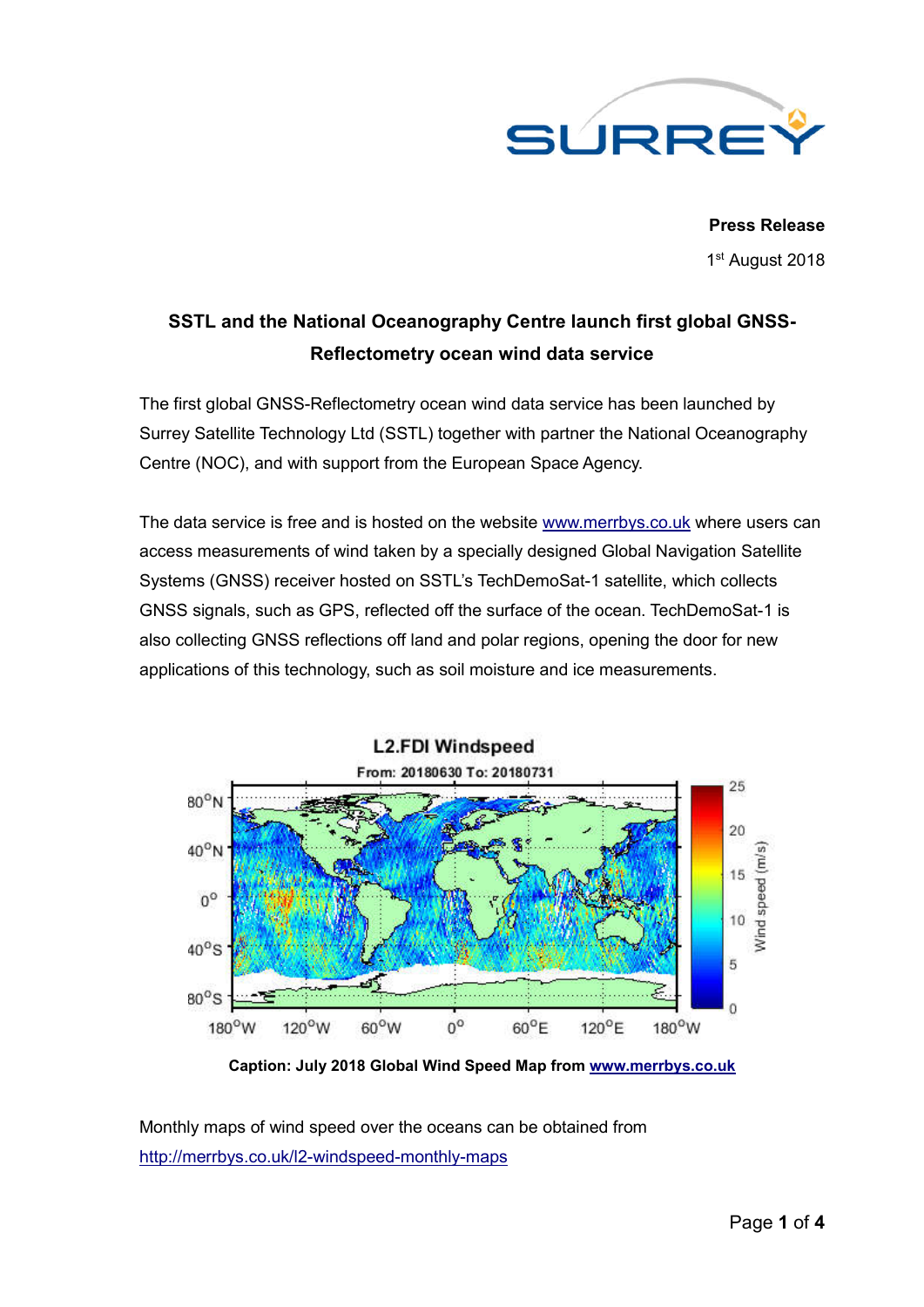

TechDemoSat-1 was launched in 2014 and carried 8 payloads from different UK organisations. On successful completion of the satellite's original mission, a life extension now allows the GNSS Reflectometry payload to be operated 24/7 continuously. On-board processed GNSS-R data is relayed to SSTL's ground station in the UK and inverted for geophysical parameters using NOC retrieval algorithms for the estimation of near-surface ocean wind speed. Users have access to data from the past 3 years and new data is added daily with a latency of 30 days. Users can also register for a fast service allowing retrieval of data with a shorter delay - currently 48 hours, but with a target of less than 24 hours as the service matures.

The current service is a pilot demonstration showing the potential for a new source of wind and wave measurements from in orbit using a small satellite. In future, a constellation of low cost small satellites carrying enhanced instruments could provide measurements in near-real time to support weather and wave forecasting.

The TechDemoSat-1 satellite and payload were supported by UK Centre for Earth Observation Instrumentation and the UK Space Agency, and sponsorship from European Space Agency has allowed the release of data. Over 50 international journal papers have been published based on the use of the TechDemoSat-1 GNSS-R data. SSTL also provided the same GNSS Reflectometry instrument to the NASA CYGNSS mission, where 8 small satellites are using this technique to probe and analyse hurricanes.

## **ENDS**

#### **Notes to editor:**

The full size images for this press release, can be downloaded at https://www.sstl.co.uk/media-hub/latest-news/2018/SSTL-NOC-launch-first-global-GNSS-Reflectometry-oc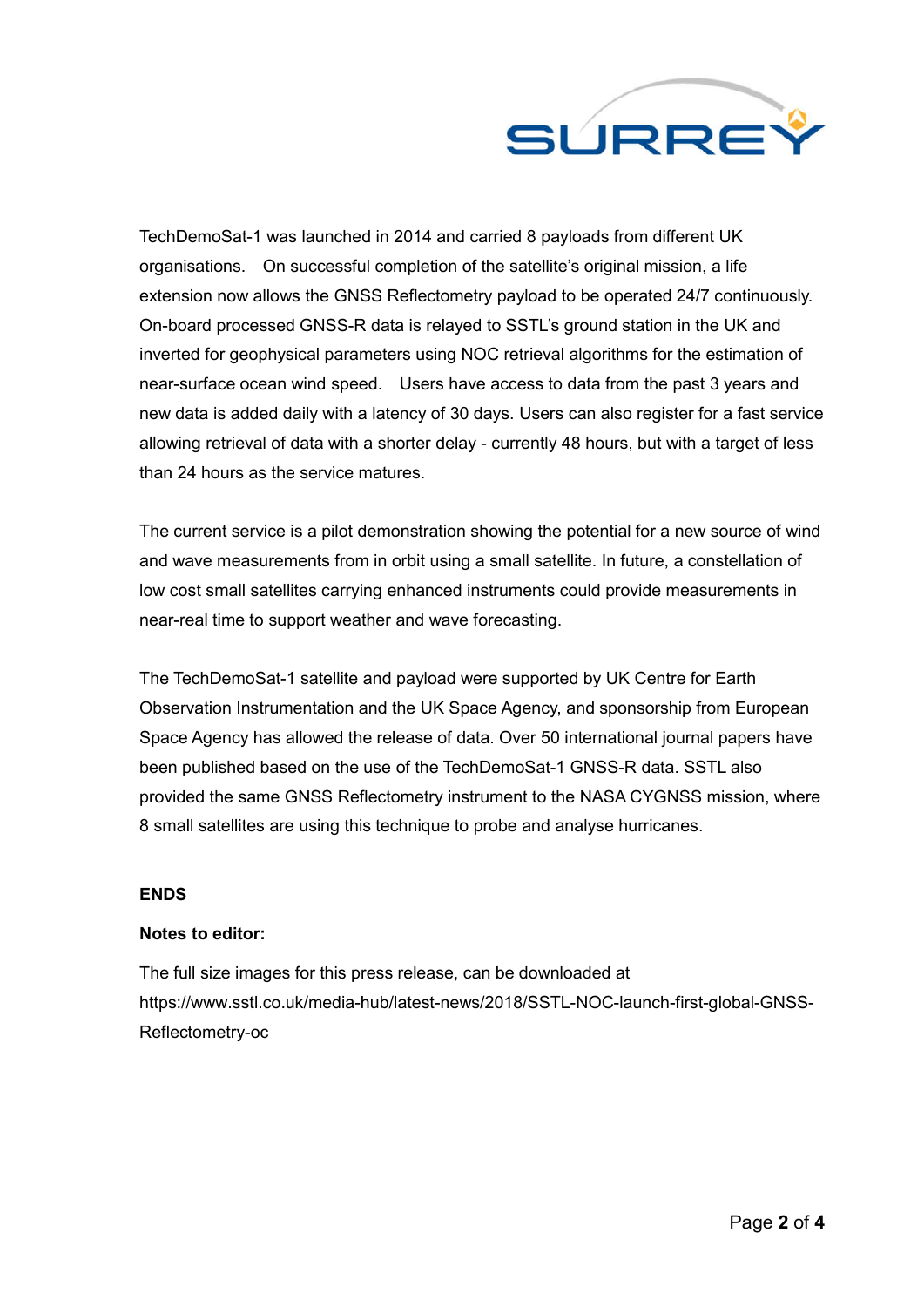



**TechDemoSat-1 satellite. Credit SSTL.**

**Press Contact:** Joelle Sykes, PR Manager, SSTL Tel: +44 (0)1483 804243 Mob: 07775 000853 Email: j.sykes@sstl.co.uk

## **About SSTL**

**Surrey Satellite Technology Limited (SSTL)** is the world's leading small satellite company, delivering operational space missions for a range of applications including Earth observation, science, communications, navigation, in-orbit servicing and beyond Earth infrastructure. SSTL designs, manufactures and operates high performance satellites and ground systems for a fraction of the price normally associated with space missions, and employs 500 staff working on turnkey satellite platforms, space-proven satellite avionics, optical instruments and new mission concepts.

Since 1981, SSTL has built and launched more than 50 satellites for 20 international customers, as well as providing training and development programmes, consultancy services, and mission studies for ESA, NASA, international governments and commercial customers. Our innovative approach is changing the economics of space.

Headquartered in Guildford, UK, SSTL is part of Airbus. www.sstl.co.uk

### **About NOC**

**The National Oceanography Centre (NOC)** is the UK's leading institution for integrated coastal and deep ocean research. NOC undertakes and facilitates world-class, agenda-